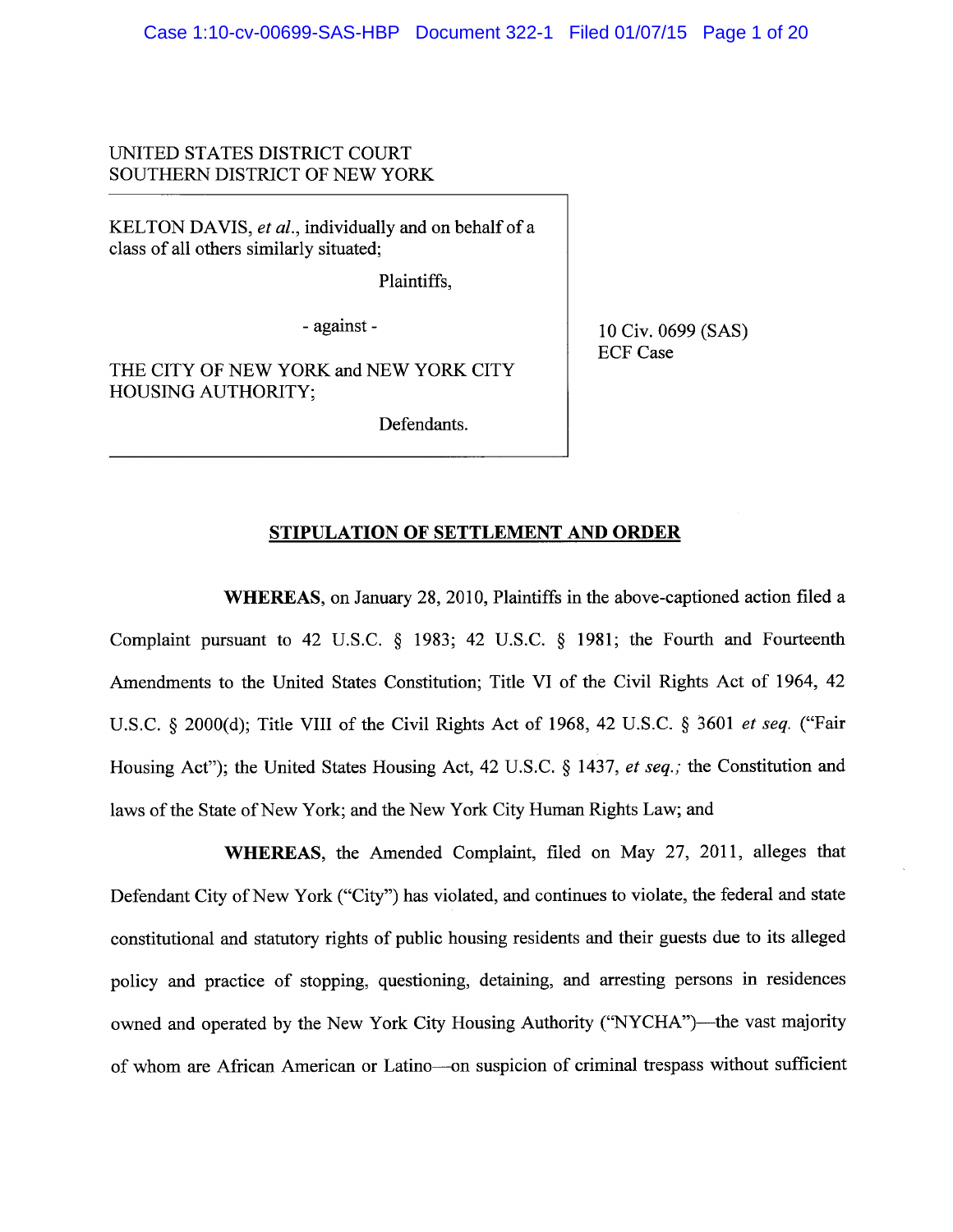# Case 1:10-cv-00699-SAS-HBP Document 322-1 Filed 01/07/15 Page 2 of 20

legal basis and on a racially discriminatory basis, resulting in the interference of residents' ability to enjoy their homes and receive police protection, a municipal service, like other New York City residents on the basis of their race and/or ethnicity; and

WHEREAS, the Amended Complaint further alleges that Defendant NYCHA issued "Highlights of House Rules, Lease Terms and Policy" ("House Rules"), which contains allegedly unreasonable terms and conditions—specifically, (a) the alleged requirement that NYCHA residents and their guests cooperate with inquiries from officers of the New York City Police Department ("NYPD") and (b) the prohibition against an allegedly vague, undefined activity called "lingering"—that allegedly deny NYCHA residents the rights to exclusive use and occupancy of their leased units and the right to entertain guests in their homes by facilitating unlawful trespass enforcement practices; and

WHEREAS, on August 29, 2013, pursuant to Rule 23(b)(2) of the Federal Rules of Civil Procedure, the Court certified two overlapping classes defined as follows:

Stopped Class: All African-American and Latino NYCHA residents and/or family members, authorized guests or visitors of NYCHA residents, who, since January 28, 2007, have been or will be unlawfully stopped, seized, questioned, frisked, searched, and/or arrested for trespass by New York City Police Department ("NYPD") officers in or around NYCHA residences, including on the basis of race and/or ethnicity.

Resident Class: All authorized NYCHA residents who belong to the Stopped Class or whose family members, authorized guests or visitors, since January 28, 2007, have been or will be unlawfully stopped, seized, questioned, frisked, searched, and/or arrested for trespass by NYPD officers in or around NYCHA residences, including on the basis of race and/or ethnicity; and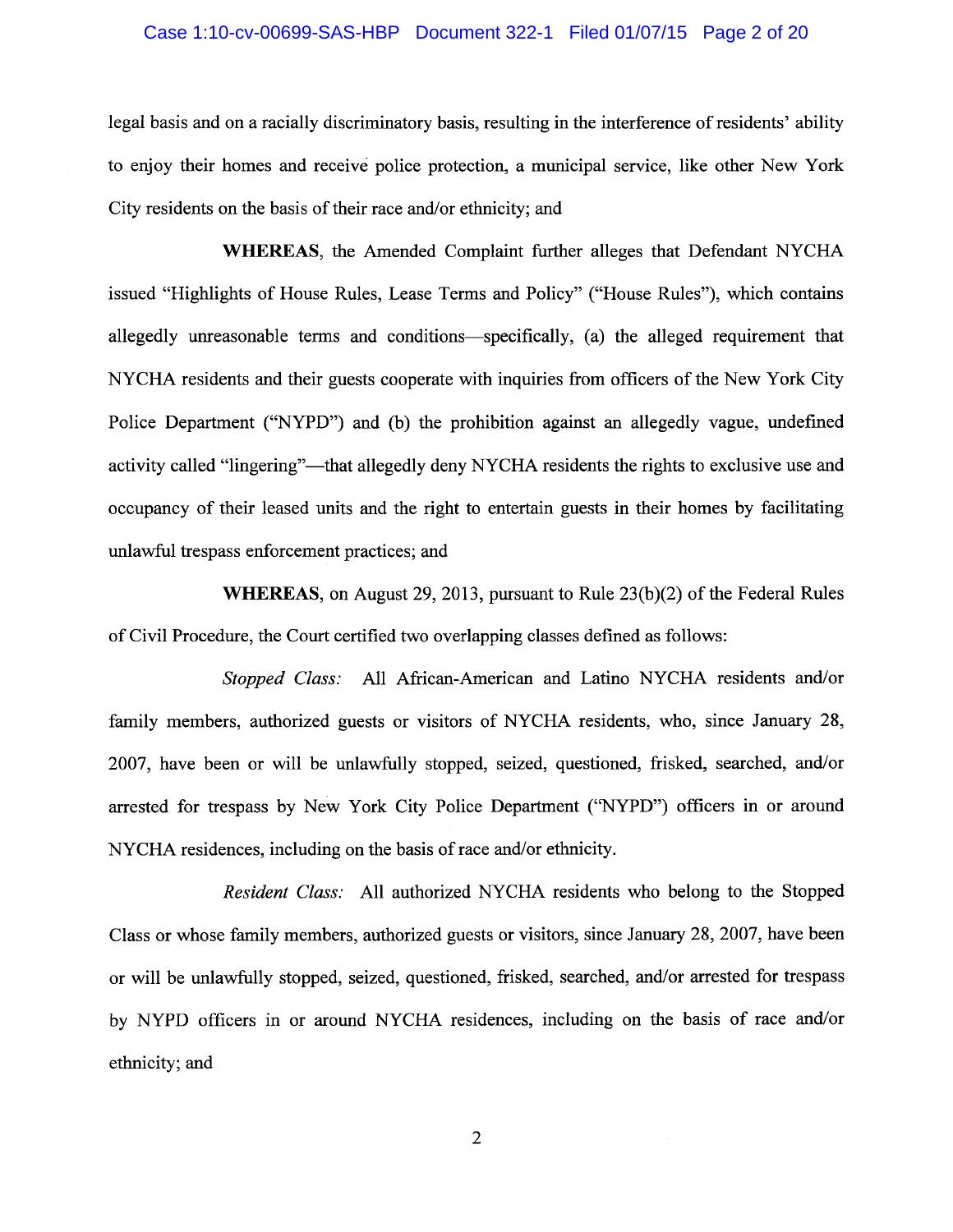### Case 1:10-cv-00699-SAS-HBP Document 322-1 Filed 01/07/15 Page 3 of 20

WHEREAS, the Parties have engaged in extensive discovery relating to Defendants' policies and practices with respect to police services, including without limitation trespass enforcement policies and practices in and around NYCHA residences; and

**WHEREAS**, the Parties have engaged in three rounds of summary judgment briefing, resulting in three published decisions of this Court: Davis v. City of New York, 812 F. Supp. 2d 333 (S.D.N.Y. 2011); *Davis v. City of New York*, 902 F. Supp. 2d 405 (S.D.N.Y. 2012); Davis v. City of New York, 959 F. Supp. 2d 324 (S.D.N.Y. 2013); and

**WHEREAS**, the terms of this Stipulation of Settlement and Order ("Stipulation") were extensively and vigorously negotiated in good faith over a period of several months; and

**WHEREAS**, the negotiations have resulted in this Stipulation, which, subject to the approval of the Court, settles this action in the manner and upon the terms set forth below,

NOW, THEREFORE, IT IS HEREBY STIPULATED AND AGREED, by and between the undersigned, as follows:

### A. INTRODUCTION

The Parties enter into this Stipulation after arm's length, good faith 1. negotiations for the purpose of avoiding the burdens of further litigation, and to mutually support vigorous, lawful, and nondiscriminatory enforcement of the law. Settlement of this action under the terms stated in this Stipulation is in the public interest as it avoids further diversion of private, City, and NYCHA resources to adversarial action by the Parties.

Defendants deny any and all liability and deny that they had or have a  $2.$ policy, or engaged in or currently engage in a pattern or practice of conduct, that deprived persons of rights, privileges, or immunities secured or protected by the Constitution and laws of the United States.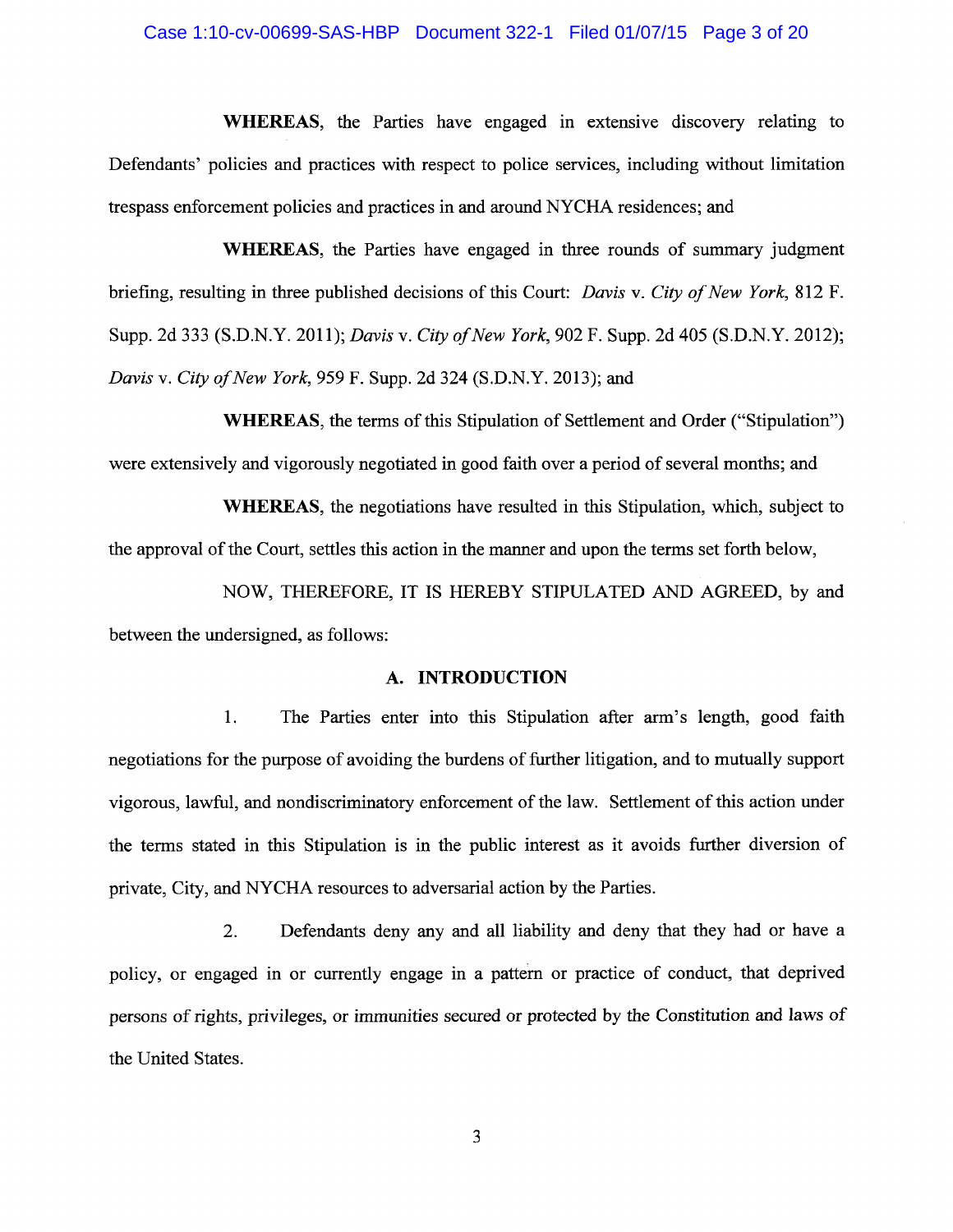### Case 1:10-cv-00699-SAS-HBP Document 322-1 Filed 01/07/15 Page 4 of 20

3. This Stipulation does not, and shall not be deemed to, constitute an admission by Defendants as to the validity or accuracy of any of the allegations, assertions, or claims made by Plaintiffs. This Stipulation does not constitute an admission, adjudication, or finding on the merits of the above-captioned action.

 $4.$ This Court has jurisdiction over this action under 28 U.S.C. §§ 1331 and 1343. Venue is proper in the United States District Court for the Southern District of New York pursuant to 28 U.S.C. § 1391.

### **B. DEFINITIONS**

1. "Class Members" shall mean all members of both classes as defined by the Court, cited in the Preamble above.

"Class Representatives" shall mean all "Named Plaintiffs" in the above- $\overline{2}$ . captioned action, as defined in Paragraph 12 below.

3. "Class Counsel" shall mean Plaintiffs' attorneys of record in the abovecaptioned action.

> $4.$ "City" shall mean the City of New York.

"Court-Ordered Monitoring" shall mean the remedies, including without 5. limitation, the appointment of a Monitor to oversee reforms of the NYPD and the joint remedial process for developing supplemental reforms, ordered by the Court in the Floyd Remedies Opinion, defined in Paragraph 10 below.

"Defendants" shall mean Defendant City of New York and Defendant 6. New York City Housing Authority.

7. "Dismissal Date" shall mean the date on or shortly after the Final Approval Date, defined below, on which the District Court dismisses the case with prejudice.

 $\overline{\mathbf{4}}$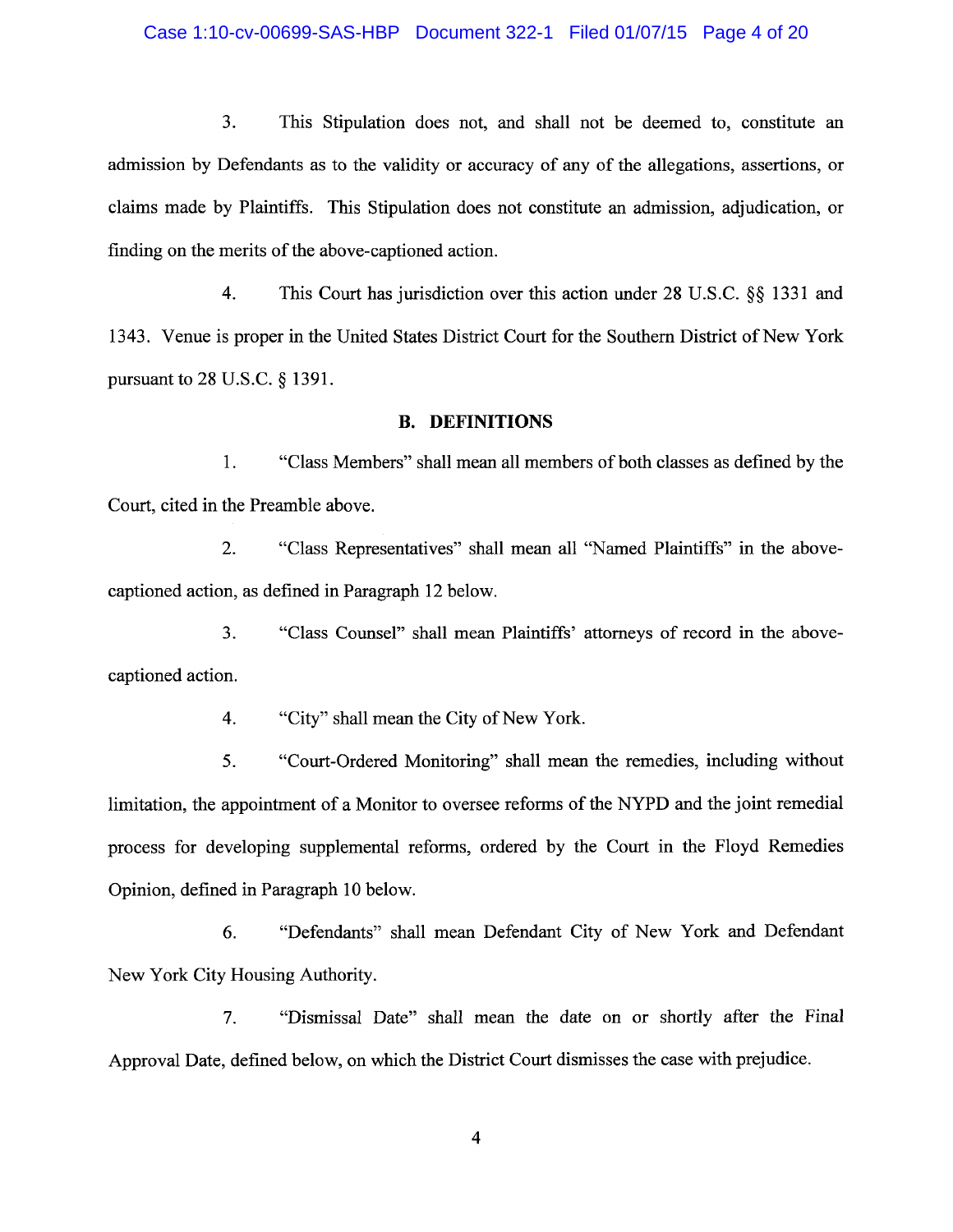#### Case 1:10-cv-00699-SAS-HBP Document 322-1 Filed 01/07/15 Page 5 of 20

8. "Effective Date" is thirty (30) days after the "Dismissal Date," following the "Final Approval Date," defined below, and shall also be the date upon which this Stipulation enters into effect, subject to Paragraph 22 below.

9. "Final Approval Date" shall mean the date on which this Court approves this Stipulation, following a fairness hearing.

10. "Floyd Remedies Opinion" shall mean the Opinion and Order in Floyd v. City of New York, 08 Civ. 1034 (SAS), dated August 12, 2013 (Doc. No. 372), as modified by the Order Modifying Remedial Order, dated July 30, 2014 (Doc. No. 466), attached as Exhibits A and B, respectively, to this Stipulation.

"House Rules" shall mean NYCHA's "Highlights of House Rules, Lease 11. Terms and Policy."

"Named Plaintiffs" shall mean Plaintiffs Shawne Jones, Hector Suarez, 12. Eleanor Britt, Roman Jackson, Kristin Johnson, Lashaun Smith, Andrew Washington, Patrick Littlejohn, Raymond Osorio, Vaughn Frederick, and Rikia Evans.

"Named Resident Plaintiffs" shall mean Shawne Jones, Hector Suarez, 13. Eleanor Britt, Patrick Littlejohn, and Rikia Evans.

> "NYCHA" shall mean the New York City Housing Authority. 14.

"NYPD" shall mean the New York City Police Department. 15.

"Parties" shall mean Plaintiffs, Defendant City of New York, and 16. Defendant New York City Housing Authority.

"PG 212-60" shall mean NYPD Patrol Guide 212-60 "Interior Patrol of 17. Housing Authority Buildings," which instructs NYPD officers on the proper performance of interior patrols in NYCHA residences.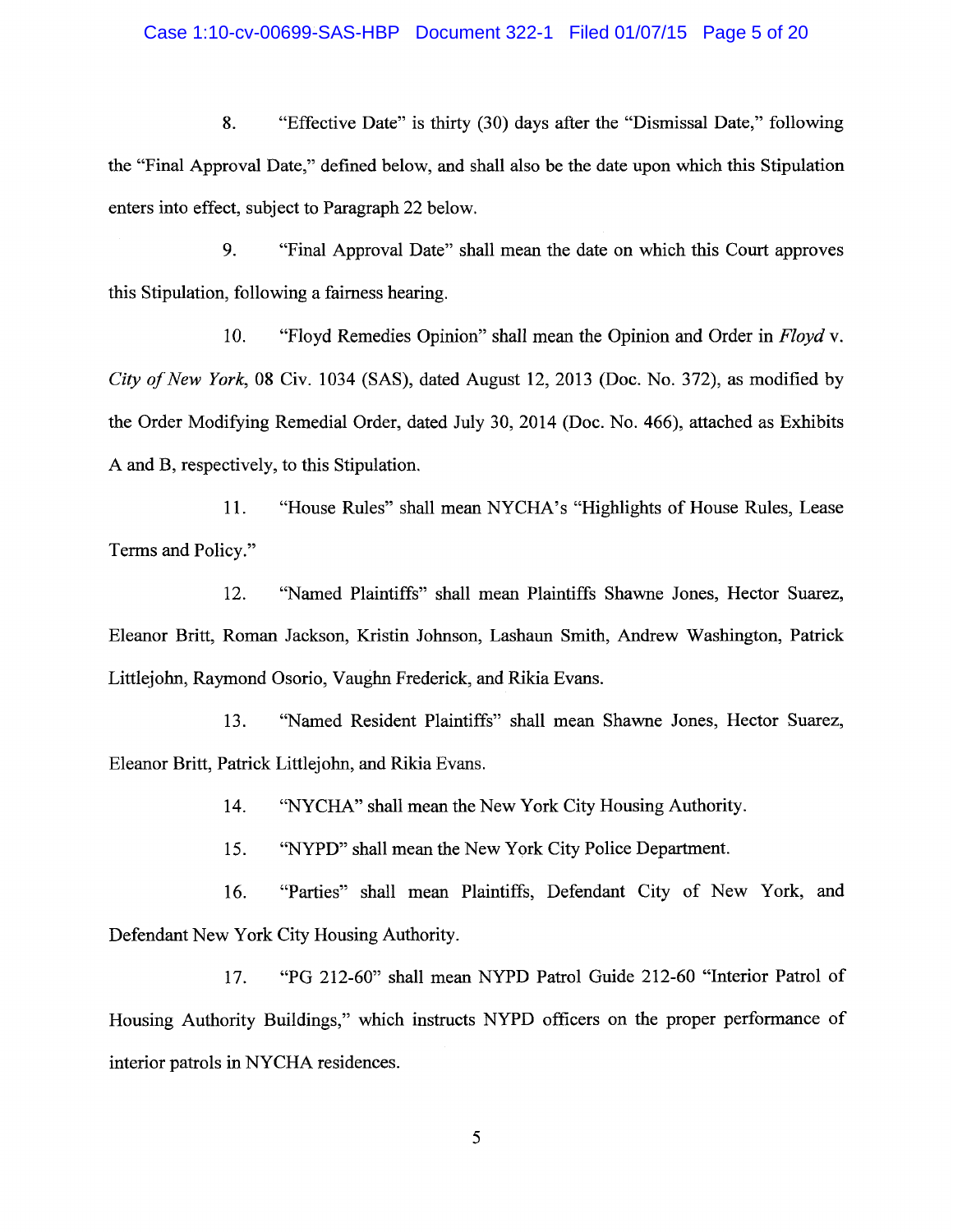### Case 1:10-cv-00699-SAS-HBP Document 322-1 Filed 01/07/15 Page 6 of 20

18. "Plaintiffs" shall mean the Named Plaintiffs and Class Members.

19. "Preliminary Approval Date" shall mean the date on which this Court endorses this Stipulation.

20. "Stipulation" shall mean this Stipulation of Settlement and Order executed by the Parties in the above-captioned action.

21. "Substantial Compliance" shall mean both compliance with all material aspects of the reforms pertaining to the above-captioned action arising from the recommendations of the Court-Ordered Monitoring, and the reforms required by this Stipulation. Noncompliance with mere technicalities, or temporary failure to comply during a period of otherwise sustained compliance, will not constitute a failure of Substantial Compliance. However, temporary compliance during a period of otherwise sustained non-compliance shall not constitute Substantial Compliance. Substantial Compliance shall be measured using milestones to be set in the Court-Ordered Monitoring.

22. Notwithstanding the foregoing in Paragraphs B.7-B.9, in the event that any appeals or petitions are taken or filed regarding the Court's approval of this Stipulation or entry of a final judgment in this action, any and all obligations required to be undertaken pursuant to this Stipulation by Defendants are stayed pending the final determination of any such appeals or petitions. The Stipulation shall not become effective nor shall the Defendants be required to undertake any obligations in the event that the final determination of any such appeals or petitions results in a rejection of the settlement as set forth in this Stipulation or a reversal of the order dismissing the action with prejudice.

# C. MUTUAL AGREEMENT OF PRINCIPLES

The Parties agree that NYCHA residents and their authorized visitors have 1. the same legal rights as the residents and authorized visitors of any other residential building in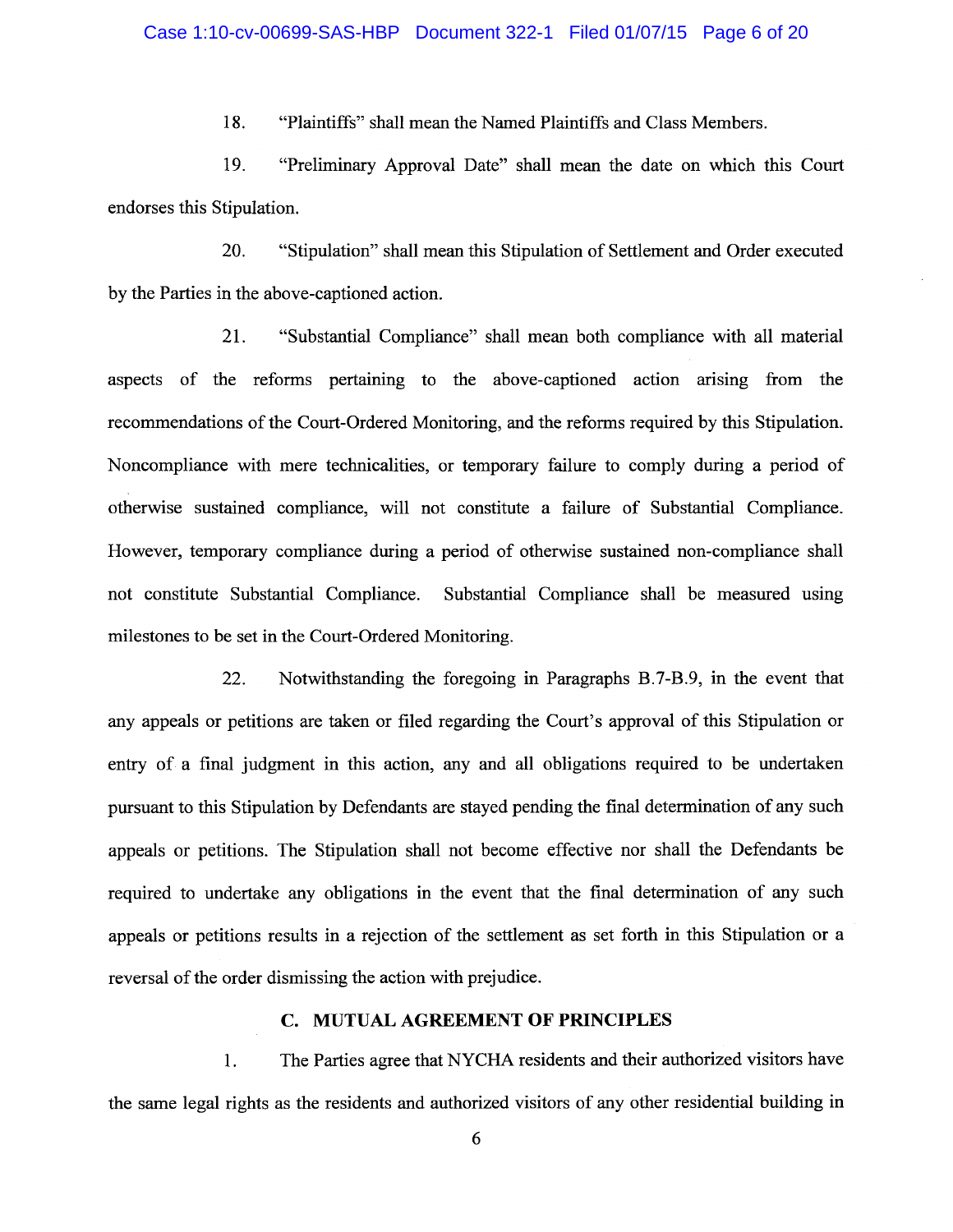### Case 1:10-cv-00699-SAS-HBP Document 322-1 Filed 01/07/15 Page 7 of 20

New York City, and deserve the utmost courtesy and respect during their interactions with NYPD officers.

 $\overline{2}$ . The Parties agree that further development of cooperative and trusting relationships between NYPD officers and NYCHA residents facilitates effective policing, and that negative interactions between NYPD officers and NYCHA residents and their authorized visitors can have a long-lasting, harmful impact on those relationships.

 $3<sub>1</sub>$ The Parties agree that the secured access of building entryways and effective policing within the building are important to maintain the safety and security of NYCHA residences.

4. The Parties agree that in performing patrols in or around NYCHA residences, the NYPD's primary role is to provide a safe and secure living environment for NYCHA residents and their guests.

5. The Parties agree that the proper enforcement of New York State trespass law is an important component of the maintenance and security of NYCHA residences.

6. The Parties agree that the enforcement of New York State trespass law must, at all times, comply with the United States Constitution and all other relevant state and federal laws.

> Plaintiffs and the City agree that NYPD officers must have at least  $(a)$ an "objective credible reason" in order to approach any person in or around a NYCHA residence, and that simply entering, being in, or exiting a NYCHA residence does not constitute an "objective" credible reason."

> > $\overline{7}$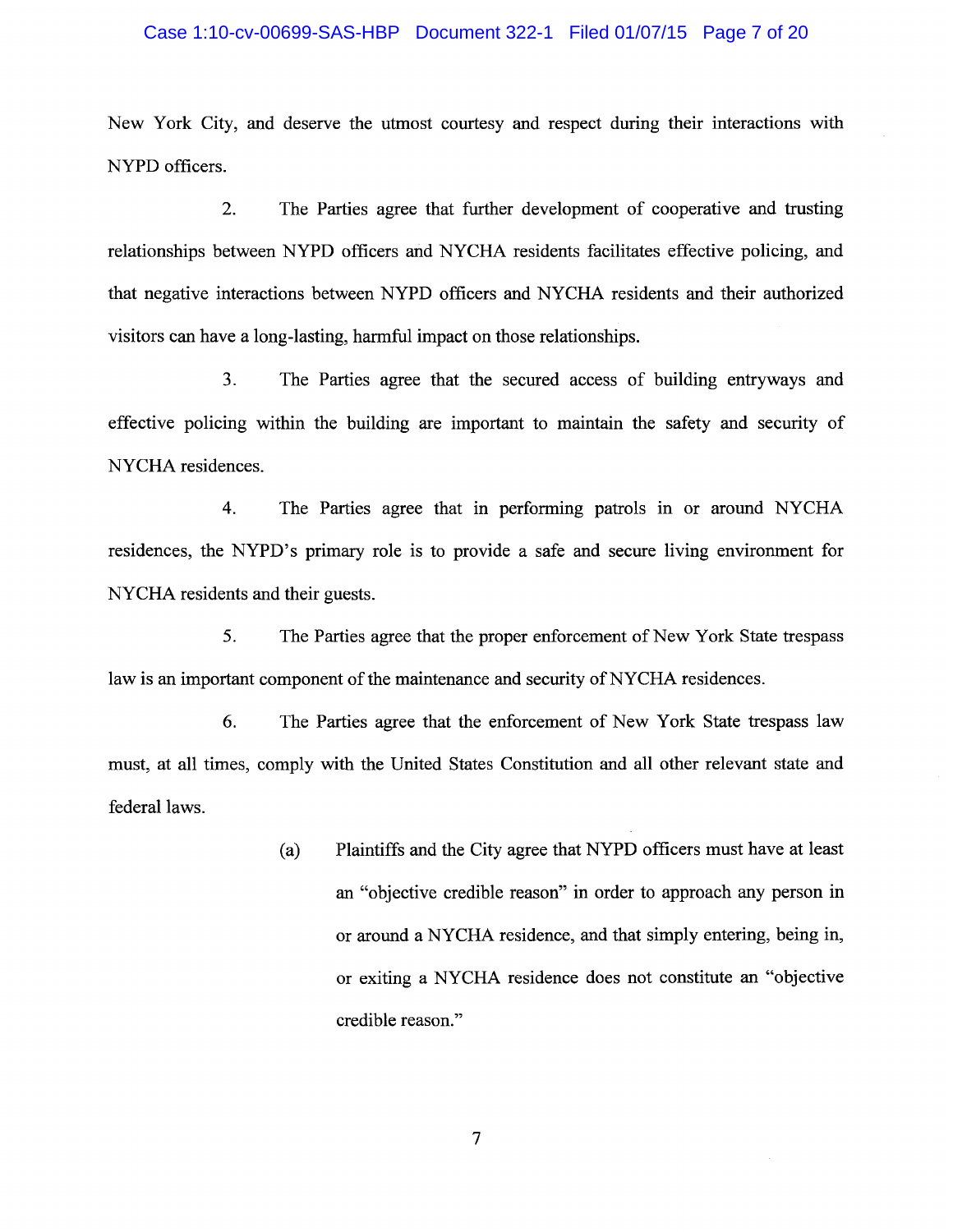- Plaintiffs and the City agree that NYPD officers who request  $(b)$ information from any person in or around a NYCHA residence, based on an "objective credible reason," as defined in People v. De *Bour*, 40 N.Y.2d 210 (1976) and its progeny, cannot question that person in an accusatory manner.
- Plaintiffs and the City agree that NYPD officers must have a  $(c)$ "founded suspicion" of criminal activity, as defined in *People v*. De Bour, 40 N.Y.2d 210 (1976) and its progeny, in order to ask any person in or around a NYCHA residence pointed or accusatory questions that would cause a person to reasonably believe that he or she is suspected of a crime, but officers may not ask such questions in a manner that would cause a reasonable person to believe that he or she cannot terminate the encounter and walk away.
- Plaintiffs and the City agree that NYPD officers must have a  $(d)$ "reasonable suspicion" of criminal activity in order to stop and/or detain any person in or around a NYCHA residence such that a reasonable person would believe that he or she cannot terminate the encounter and walk away.
- Plaintiffs and the City agree that NYPD officers must have  $(e)$ "probable cause" of criminal activity in order to arrest any person in or around a NYCHA residence.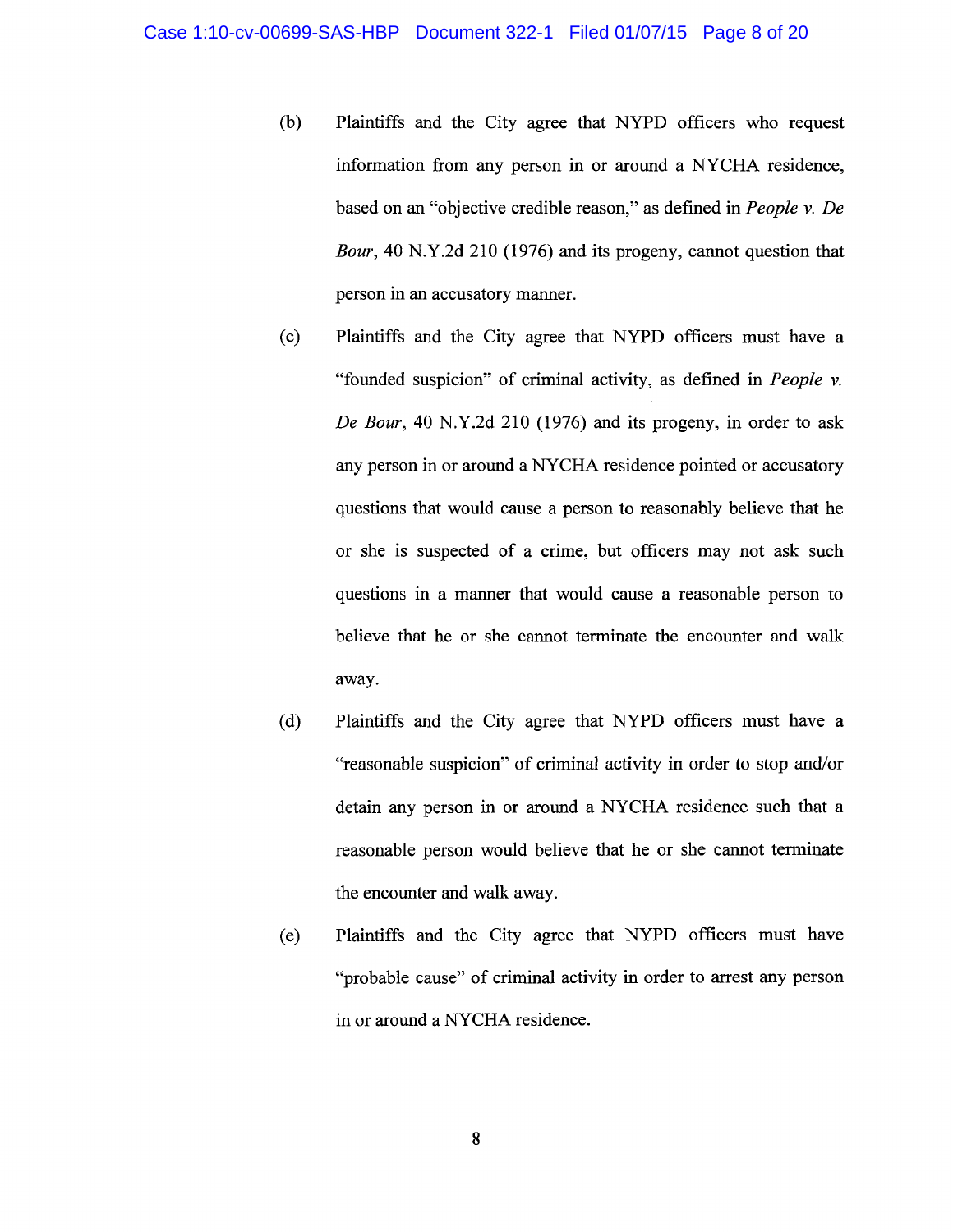### Case 1:10-cv-00699-SAS-HBP Document 322-1 Filed 01/07/15 Page 9 of 20

 $7.$ The Parties agree that it is imperative to have rules, policies, and procedures to prevent NYCHA residents and their authorized guests from being subjected to a request for information without objective credible reasons, accusatory questions without founded suspicion that criminal activity is afoot, stops or detentions without reasonable suspicion, or arrests without probable cause.

8. The Parties agree that proper and sufficient training, supervision, monitoring, and disciplining of NYPD officers are necessary to prevent unlawful stops and arrests in or around NYCHA residences.

### D. REVISIONS TO NYPD PATROL GUIDE

1. Plaintiffs and the City have extensively negotiated the terms of PG 212-60 and have agreed to revisions that will promote constitutional interactions between NYPD officers and persons encountered during interior patrols in NYCHA residences.

 $2.$ The revised version of PG 212-60, to which both Plaintiffs and the City agree, is attached as Exhibit C to this Stipulation.

# E. REVISIONS TO CERTAIN NYPD TRAINING MATERIALS

1. Plaintiffs and the City have extensively negotiated the terms of the NYPD training materials regarding trespass enforcement in NYCHA residences and enforcement of NYCHA House Rules and have agreed to revisions that will aid in training NYPD officers to engage in constitutional interactions while in or around NYCHA residences and/or while performing interior patrols in or around NYCHA residences.

The revised versions of the "Basic Recruit Course Lesson Plan on Patrol  $2.$ Operations/Interior Patrols" and "NYCHA Rules, Regulations, and Signage Lesson Plan," to which both Plaintiffs and the City agree, are attached as Exhibits D and E, respectively, to this Stipulation.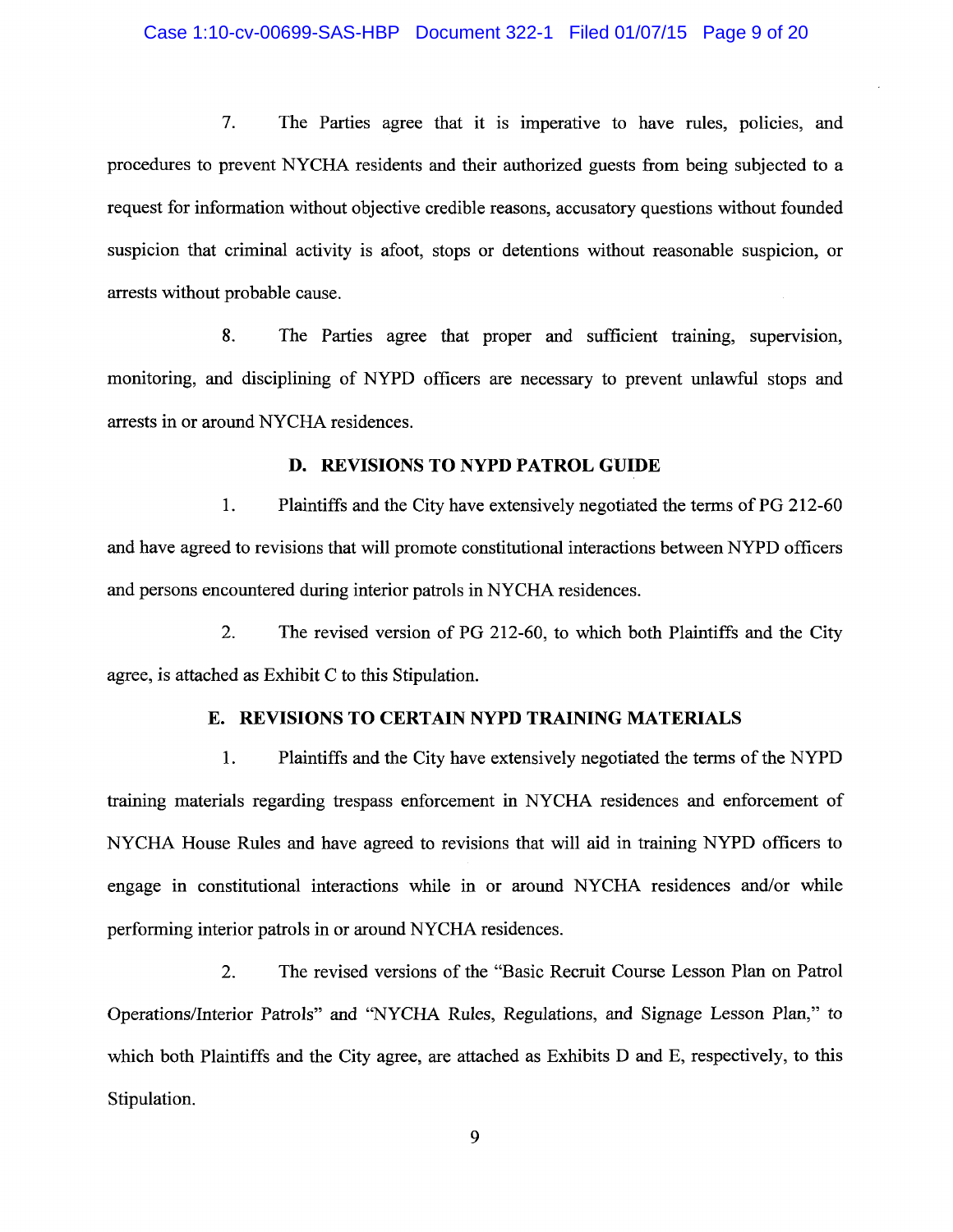# **F. TREPASS CRIME FACT SHEET**

 $\mathbf{1}$ . Plaintiffs and the City agree that the NYPD's Trespass Crime Fact Sheet form (PD 351-144) should be completed by NYPD officers, prior to arraignment, any time they effect an arrest for trespass in or around a NYCHA residence.

 $2.$ The revisions to the Trespass Crime Fact Sheet, to which both Plaintiffs and the City agree, are attached as Exhibit F to this Stipulation.

# G. REVISIONS TO NYCHA'S HOUSE RULES

 $1.$ Plaintiffs and NYCHA have negotiated revisions to the terms of the House Rules regarding cooperation with NYPD inquiries and the prohibition against lingering.

 $2.$ The revisions to the House Rules, to which both Plaintiffs and NYCHA agree, are attached as Exhibit G to this Stipulation.

## H. PARTICIPATION IN COURT-ORDERED MONITORING

Plaintiffs and the City stipulate that changes to the NYPD's practices  $1<sub>1</sub>$ related to trespass enforcement in or around NYCHA residences, including training, supervision, monitoring and discipline of officers, will be addressed as part of the Court-Ordered Monitoring ordered by the Court in the Floyd Remedies Opinion, except with respects to Exhibits C, D, E, F, and G, which were discussed in Sections D, E, F, and G above.

 $\overline{2}$ . Plaintiffs and the City stipulate that the Court-Ordered Monitoring will address arrests for criminal trespass, as well as trespass stops, and any training, supervision, monitoring or discipline issues that relate to trespass enforcement in or around NYCHA residences that would otherwise be a part of the remedies in the above-captioned action.

Plaintiffs and the City stipulate that, for purposes of resolving Plaintiffs'  $\overline{3}$ . claims in the above-captioned action, the Court-Ordered Monitoring related to trespass enforcement in or around NYCHA residences will be identical to the Court Ordered Monitoring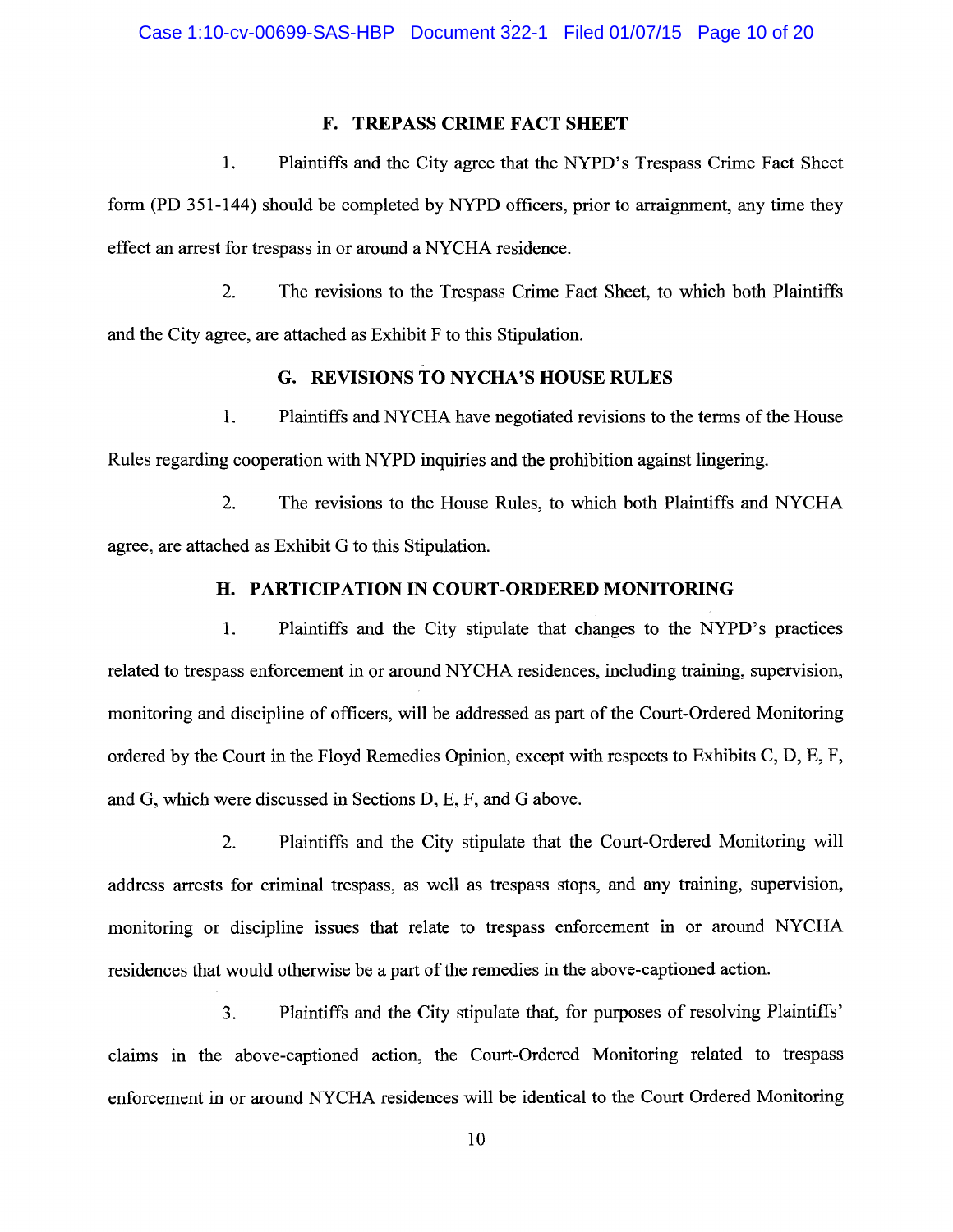#### Case 1:10-cv-00699-SAS-HBP Document 322-1 Filed 01/07/15 Page 11 of 20

in the Floyd Remedies Opinion, including the duration of the Court-Ordered Monitoring. The Parties further stipulate that after an additional two years of Court oversight after termination of the Court-Ordered Monitoring, and assuming continued Substantial Compliance, Plaintiffs will not oppose a City Motion to terminate this Stipulation.

4. The Parties stipulate that following the Final Approval Date and the Dismissal Date, the Parties will jointly request that this case be transferred by the Effective Date to the Honorable Analisa Torres for oversight of the remedies set forth in Sections D, E, F, G and H of this Stipulation pursuant to Paragraph N.3 herein.

5. Plaintiffs and the City stipulate that, after this case has been transferred to the Honorable Analisa Torres, Plaintiffs and the City will jointly request that the Court endorse a Stipulation and Order to incorporate, in full, the terms and provisions of the Floyd Remedies Opinion into the above-captioned case, including the duties of the Monitor, for the purpose of enforcing the Stipulation as it pertains to reforms to the NYPD's practices that relate to trespass enforcement in or around NYCHA residences, including training, supervision, monitoring and discipline of officers.

6. The Parties stipulate that any Orders issued by the Honorable Analisa Torres arising from the recommendations of the Court-Ordered Monitoring pertaining to the above-captioned action will be adopted and have full force in the above-captioned action.

Plaintiffs and the City stipulate that the terms of the City's Substantial 7. Compliance with respect to the reforms required by this Stipulation will be pursuant to Paragraphs B.21 and H.3 herein.

# I. INDIVIDUAL DAMAGES CLAIMS AGAINST DEFENDANT CITY

1. The City has agreed to pay a total of \$270,000 to settle the Named Plaintiffs' individual damages claims.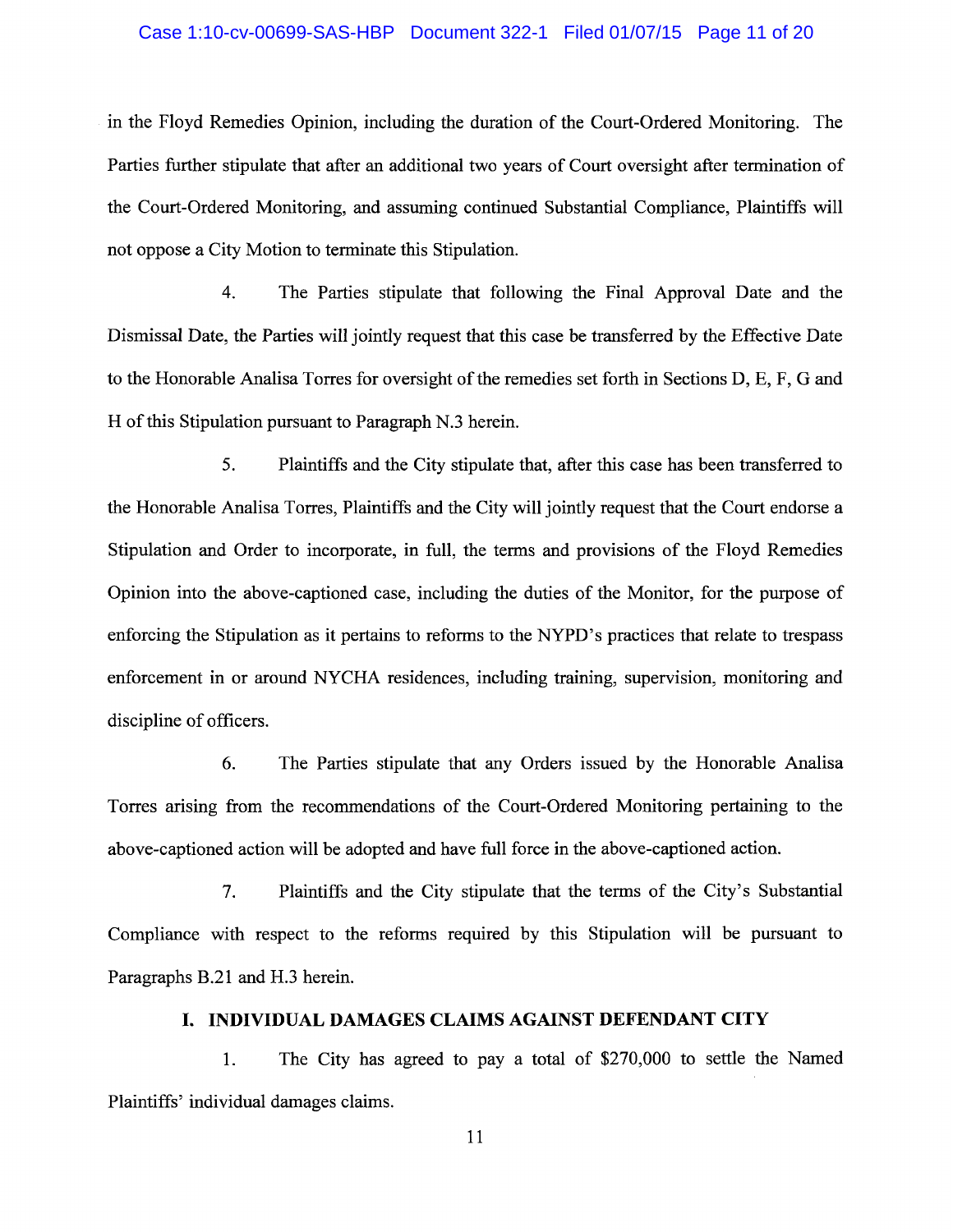# Case 1:10-cv-00699-SAS-HBP Document 322-1 Filed 01/07/15 Page 12 of 20

2. The Plaintiffs and City agree that each Named Plaintiff will sign and execute a Stipulation of Settlement and Order of Dismissal, a General Release, and an Affidavit Regarding Status of Liens. The failure of an individual plaintiff to execute any of the aforementioned documents will result in non-payment of damages to that Named Plaintiff, but will not otherwise affect the operation of this Stipulation or the rights of any other Named Plaintiff or Class Members.

### **J. ATTORNEYS' FEES AND COSTS FROM DEFENDANT CITY**

1. The City has agreed to pay attorneys' fees totaling \$2,487,481.50 and costs totaling \$464,242.64 to Class Counsel for all attorney time and expenses incurred through September 30, 2014.

 $2.$ The City shall pay reasonable attorneys' fees and costs to Class Counsel based upon agreed hourly rates for time spent to date from October 1, 2014, until the date of the transfer to the Honorable Analisa Torres. Class Counsel shall submit invoices for their time and costs. Any disputes over fees and costs shall be adjudicated by the Court.

Plaintiffs' receipt of attorneys' fees and costs incurred in connection with 3. the Court-Ordered Monitoring will be subject to Court approval. The City reserves its rights to object to any application for such fees and costs.

# K. INDIVIDUAL DAMAGES FROM DEFENDANT NYCHA

NYCHA has agreed to pay damages to the Named Resident Plaintiffs 1. totaling \$25,000.00 to settle their individual claims.

The Plaintiffs and NYCHA agree that each Named Resident Plaintiff will 2. sign and execute a Stipulation of Settlement and Order of Dismissal, a General Release, and an Affidavit Regarding Status of Liens. The failure of an individual plaintiff to execute any of the aforementioned documents will result in non-payment of damages to that Named Resident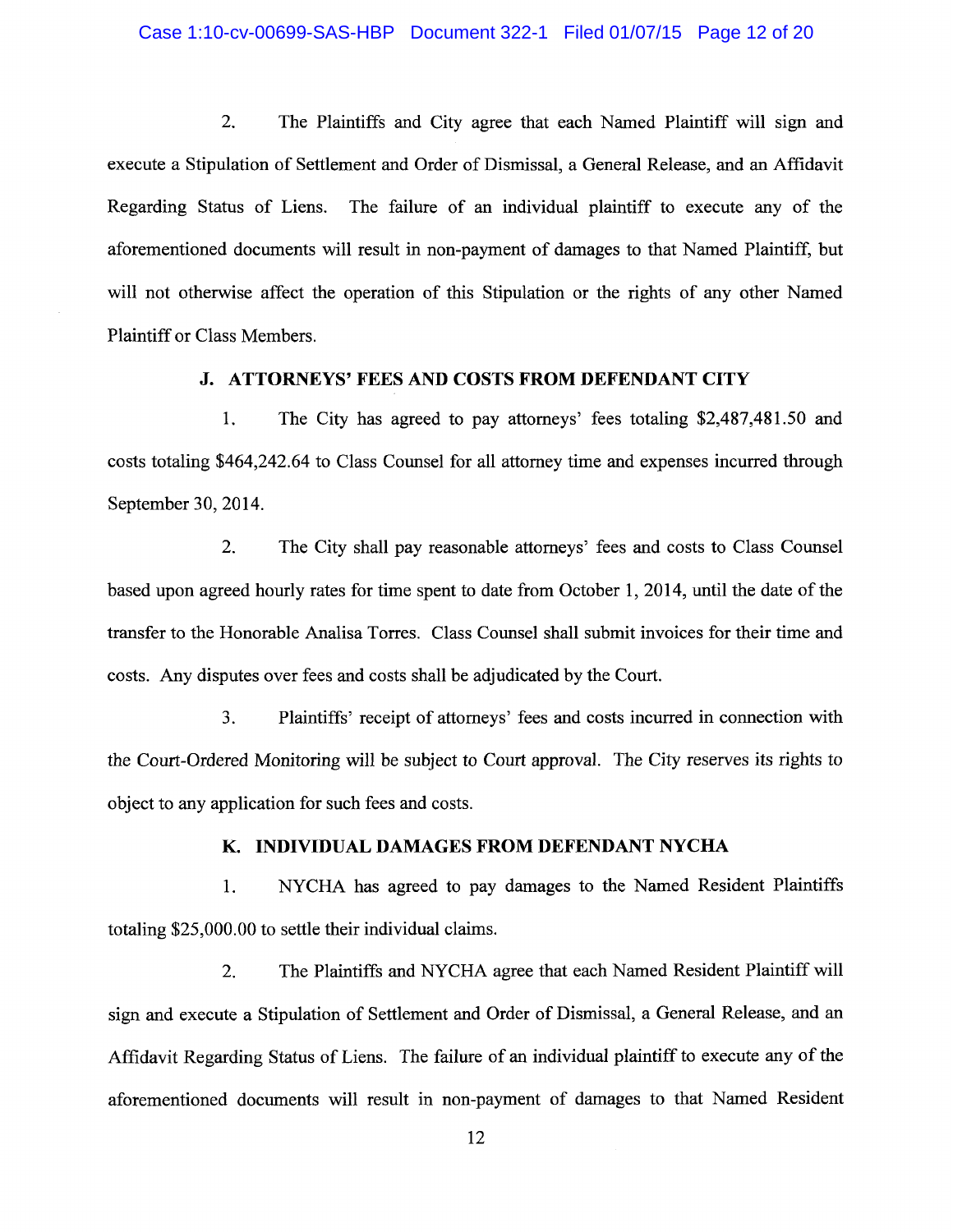# Case 1:10-cv-00699-SAS-HBP Document 322-1 Filed 01/07/15 Page 13 of 20

Plaintiff, but will not otherwise affect the operation of this Stipulation or the rights of any other Named Resident Plaintiff or the Class Members.

# L. NYPD DOCUMENT MAINTENANCE AND DISCLOSURE

 $1<sub>1</sub>$ The NYPD shall maintain, consistent with NYPD procedures and, if applicable, any modifying orders by the Court, all records that document its compliance with the remedies set forth in Sections D, E, F, G, and H of this Stipulation.

2. The NYPD shall maintain all files regarding any investigation of misconduct relating to any complaint pertaining to a stop and/or arrest for suspicion of trespass on NYCHA property, as well as all disciplinary files maintained in conjunction therewith, as required by current regulations of the City and the NYPD, and, if applicable, any modifying orders by the Court.

 $3<sub>1</sub>$ The City shall disclose to Class Counsel and the Monitor during the Court-Ordered Monitoring any information related to the Court-Ordered Monitoring that the Monitor determines should be disclosed to Class Counsel, and such information shall be disclosed at intervals determined by the Monitor.

# M. CLASS NOTICE

1. The Parties shall cause to be published a notice to Class Members in the form attached hereto as Exhibit H. Such notice shall be published in the New York Daily News, the New York Post, the Amsterdam News, and El Diario three times within the same two-week period, or as otherwise ordered by the Court, and shall be posted conspicuously in central locations in all NYCHA residential buildings.

> Costs of publication of notice shall be borne by the City. 2.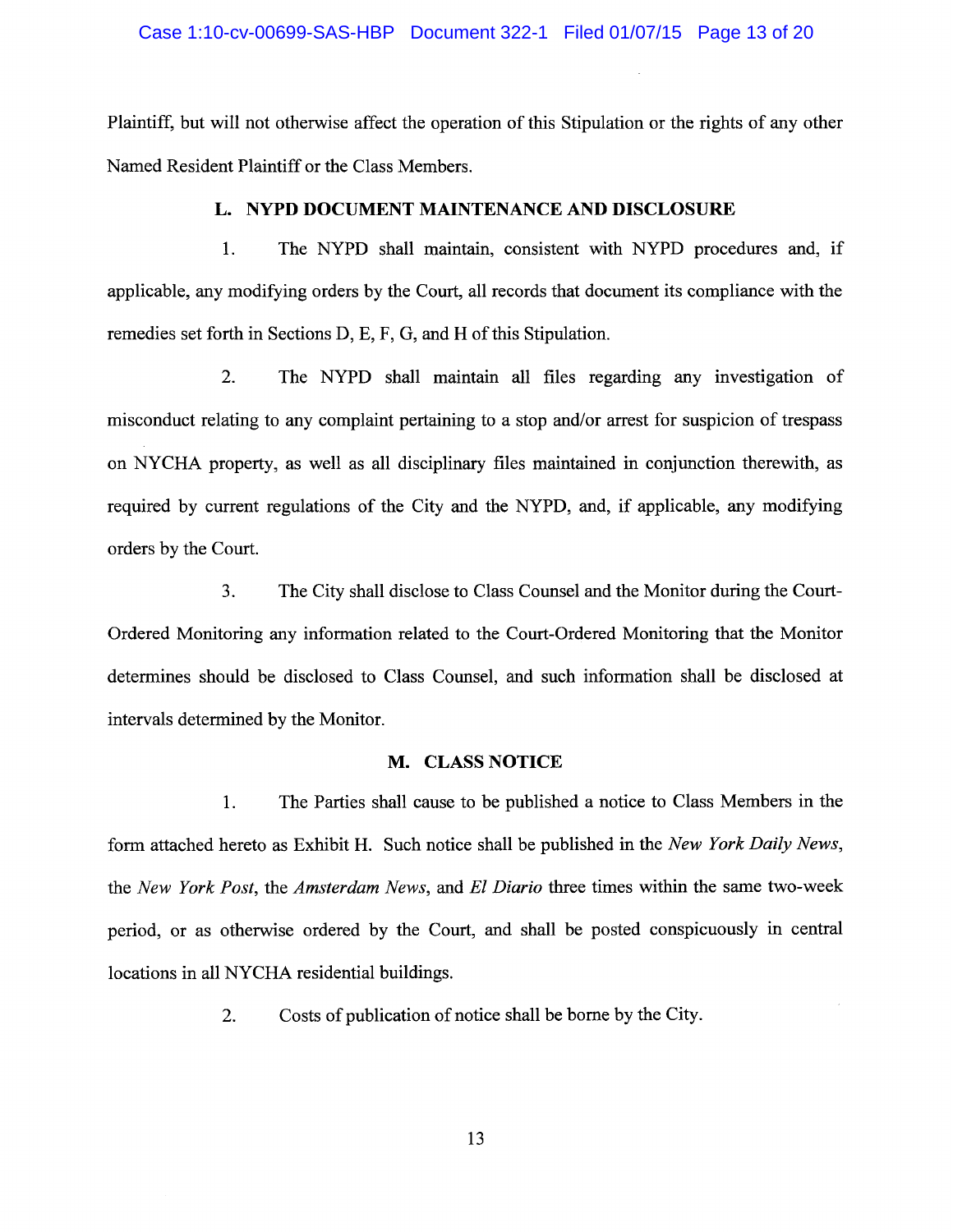### N. EFFECT OF THE SETTLEMENT STIPULATION ON THE PENDING ACTION

Plaintiffs will take all necessary and appropriate steps to obtain approval  $1.$ of this Stipulation and dismissal of the above-captioned action with prejudice. If the Court approves this Stipulation, and if there is an appeal from such decision, Defendants will join Plaintiffs in defense of the Stipulation.

 $\overline{2}$ . On or after the Final Approval Date, the District Court will dismiss the above-captioned action, with prejudice and without costs, expenses, or fees in excess of the amount authorized by the Court or agreed upon by the Parties in accordance with Paragraphs B.7 and Section J herein.

 $3<sub>1</sub>$ Subsequent to dismissal of this action with prejudice, the District Court shall retain jurisdiction for purposes of monitoring and ensuring compliance with Sections D, E, F, G, and H of this Stipulation and pursuant to Paragraph H.4. herein. The District Court shall also retain jurisdiction over this action for the purpose of adopting any orders resulting from the Court-Ordered Monitoring and enforcing compliance with any other terms and provisions of this Stipulation pursuant to Paragraph H.6 herein.

 $4.$ The terms of this Stipulation shall be a full, final, and complete resolution of this action.

The Parties reserve their right to appellate review of the Court's decisions 5. concerning compliance under the Stipulation, as governed by applicable law.

# **O. DISPUTE RESOLUTION**

 $1.$ At any time prior to the expiration of this Stipulation, should the Class Representatives and/or Class Members determine that either and/or both of Defendants failed to comply with any term of the Stipulation, Class Counsel shall forward written notifications of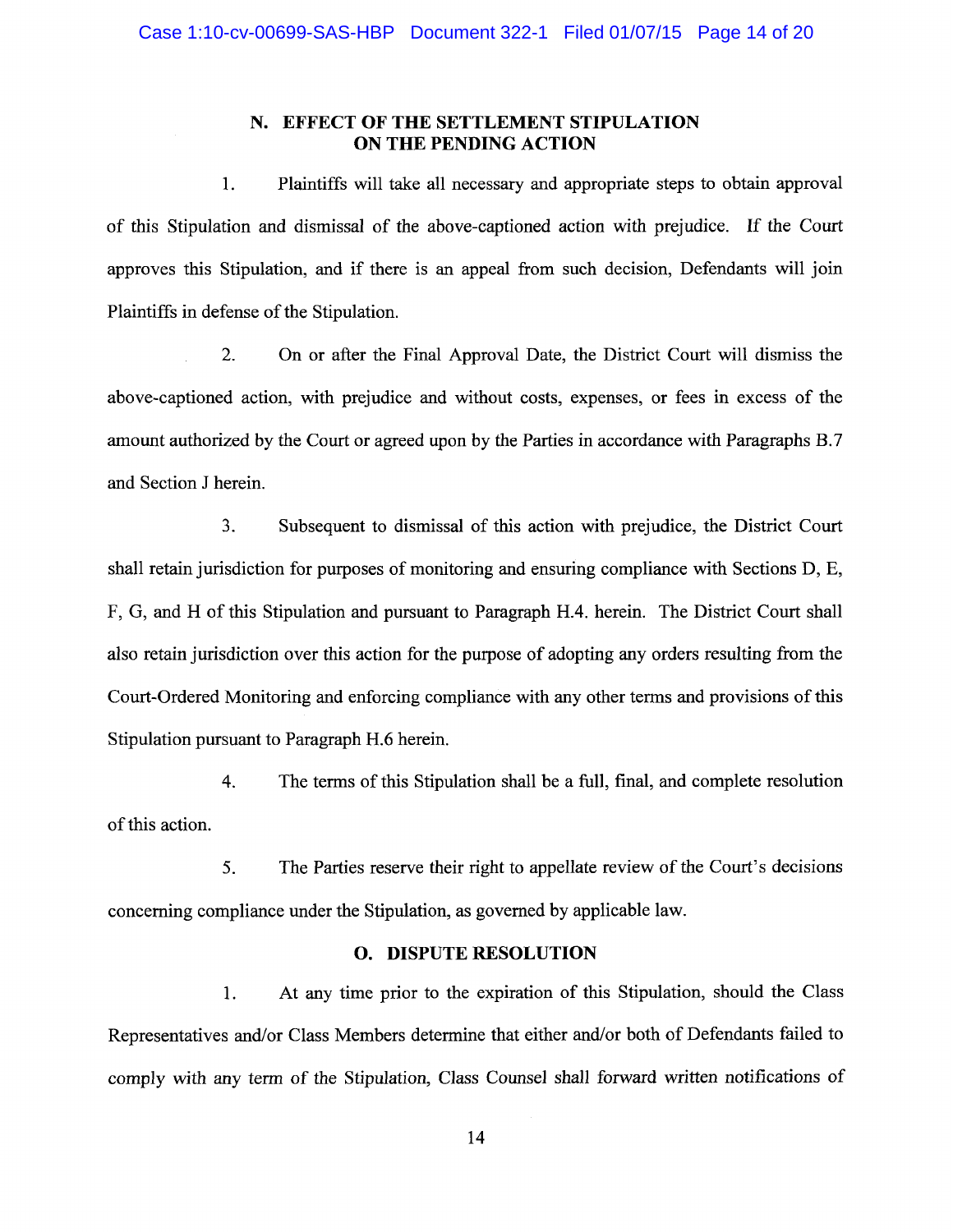# Case 1:10-cv-00699-SAS-HBP Document 322-1 Filed 01/07/15 Page 15 of 20

such non-compliance to the Deputy Commissioner of Legal Matters of the NYPD, General Counsel of NYCHA, and to the Office of the Corporation Counsel.

 $2.$ Should the Defendant, whom Class Representatives and/or Class Members contend has failed to comply with any term of the Stipulation, agree that it has not complied with the specified term(s), that Defendant shall specifically perform said term(s) within a reasonable period of time, to be mutually agreed upon through the good faith efforts of the Parties and their counsel.

 $3<sub>1</sub>$ Should the Defendant, whom Class Representatives and/or Class Members contend has failed to comply with any term of the Stipulation, dispute the determination of noncompliance by the Class Representatives and/or Class Members, or if the Parties cannot agree on a time frame within which that Defendant is to perform an obligation with which it agrees it has not complied, or in the event that Defendant fails to perform an obligation it has agreed to perform in accordance with the provisions of Paragraph O.2 above, Class Representatives and/or Class Members may apply to the Court for an order directing specific performance of that term or terms. Class Representatives and/or Class Members cannot make such an application before thirty (30) days after the initial notification of non-compliance to the NYPD, NYCHA, and the Office of the Corporation Counsel.

In no event shall any of the Defendants be adjudged in contempt for 4. proven non-compliance with any of the terms or provisions of this Stipulation, unless and until the Defendants fail to comply with an order from the Court directing specific performance of such terms or provisions, obtained by the Class Representatives and/or Class Members in compliance with the provisions of Section O herein.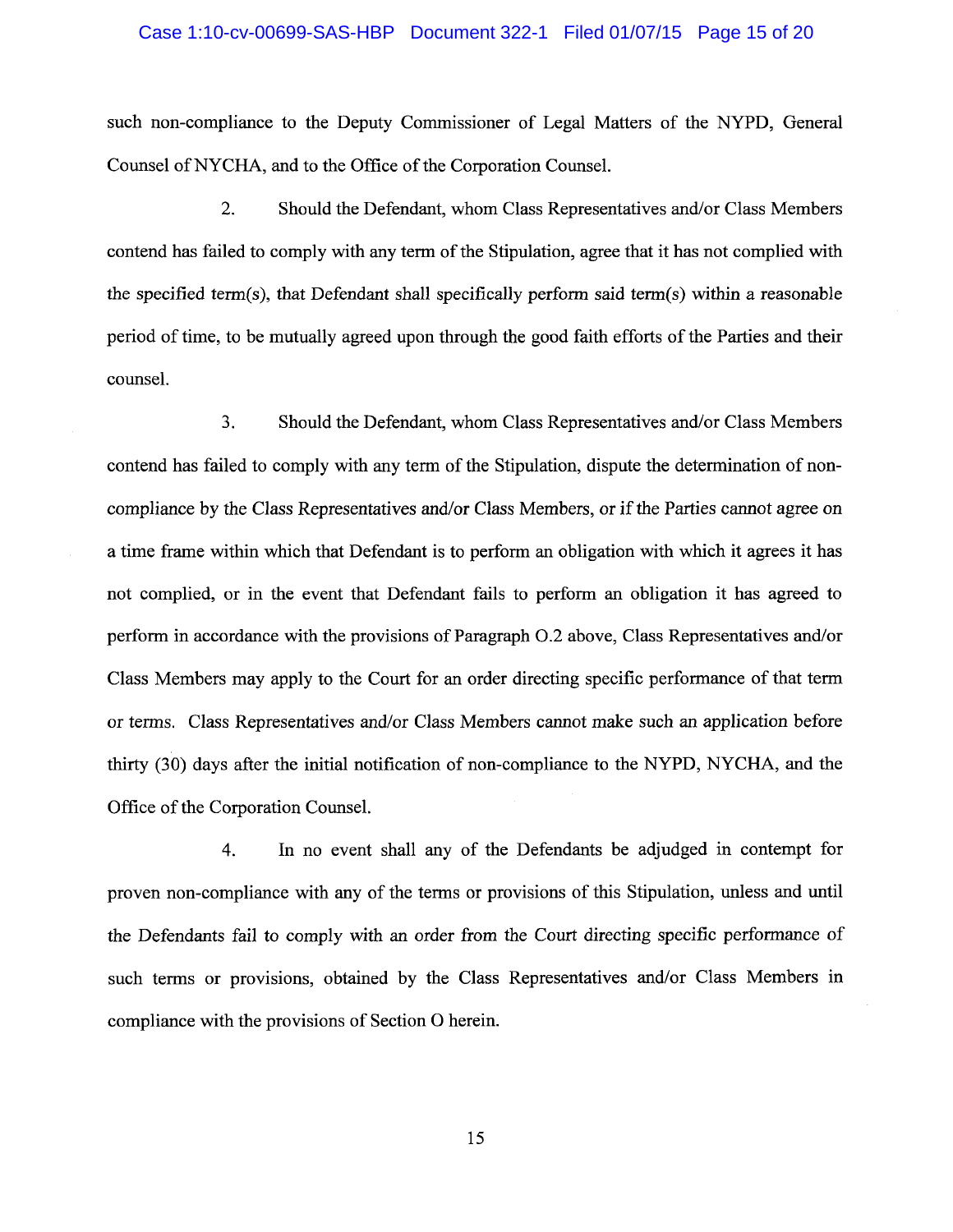#### P. RELEASE

1. The Stipulation, as of the Effective Date, resolves in full any and all claims or rights of action against the Defendants and their predecessors, successors, or assignees together with past, present and future officials, employees, representatives, and agents of the NYPD, NYCHA, and the City of New York (the "Released Persons"), by any Plaintiffs and/or Class Members, including Class Representatives, contained in and/or arising from the Complaint and Amended Complaint in this action, and any other claims or rights of action that Plaintiffs and/or Class Members, including Class Representatives, may have based upon or arising from any alleged policy, pattern, or practice of unconstitutionality in the trespass stop, question, frisk, and arrest practices of the NYPD, and the alleged unreasonable terms and conditions of NYCHA's House Rules, that could have been raised at this time in this action and for which the Class Representatives had standing to raise when filing the Complaint and Amended Complaint, with the exception of individual damages claims for which separate Stipulations will be required pursuant to Paragraphs I.2 and K.2 herein.

2. As of the Effective Date, Plaintiffs and/or Class Members, including the Class Representatives, hereby release and waive any and all claims and rights to pursue, initiate, prosecute or commence any and all causes of action, claims, damages, awards, equitable, legal and administrative relief, interest, demands or rights, before any court, administrative agency or other tribunal, or to file any complaint with regard to acts of commission or omission by the Released Persons related to, connected with, arising out of, or based upon, the allegations contained in, or arising from, the Complaint and Amended Complaint in this action for which the Class Representatives had standing to raise when filing the Complaint and Amended Complaint, with the exceptions of individual damages claims, for which separate Stipulations will be required pursuant to Paragraphs I.2 and K.2 herein.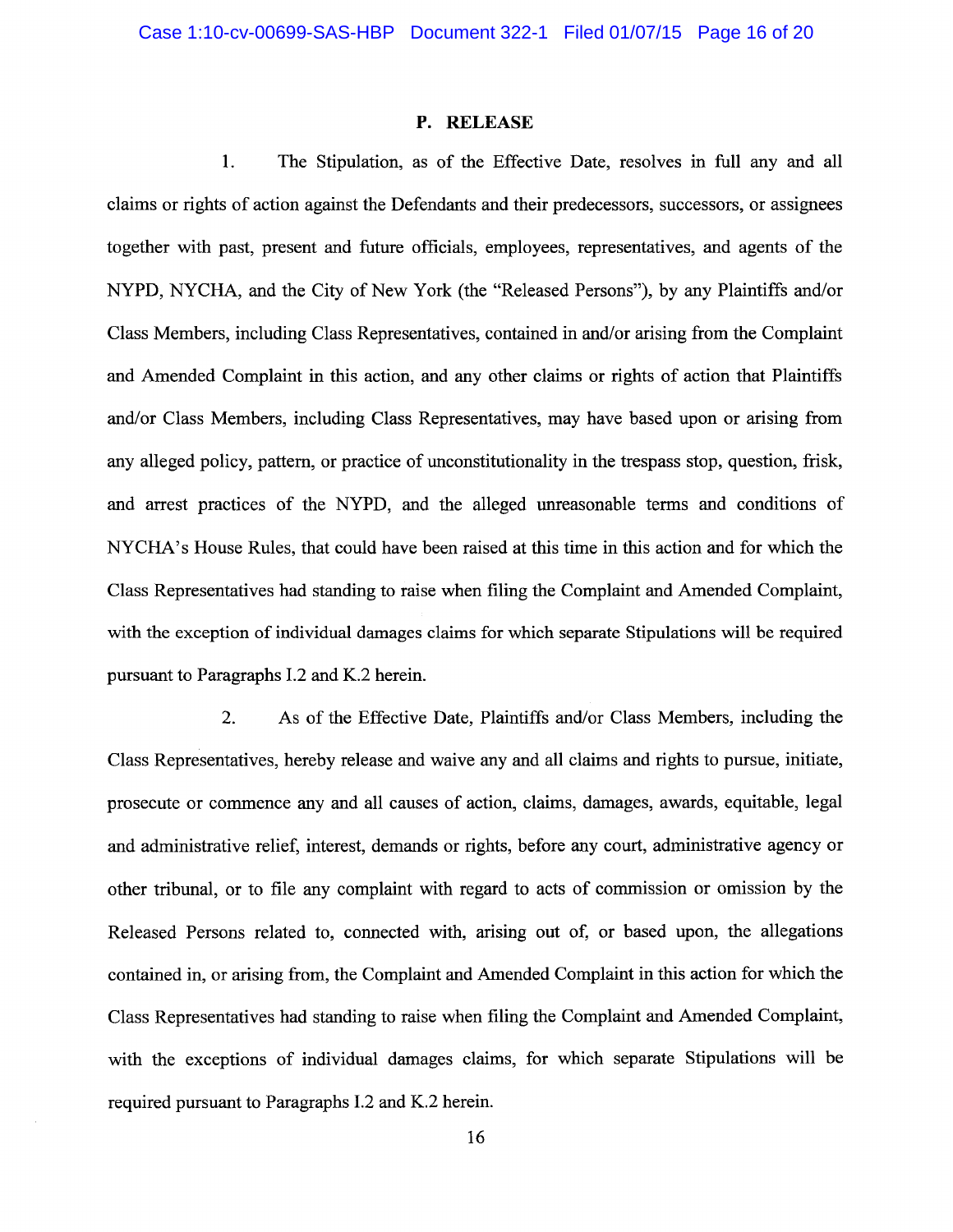#### Case 1:10-cv-00699-SAS-HBP Document 322-1 Filed 01/07/15 Page 17 of 20

 $3.$ This Stipulation does not affect the rights of an individual Class Member to bring individual damages claims against Defendants for what they believe is a violation of their rights, including any claims related to, connected with, arising out of, or based upon the allegations contained in or arising from the Complaint and Amended Complaint in this action.

 $4.$ This release will be, and may be, raised as a complete defense to and will preclude any action or proceeding encompassed by the release of the Released Persons subject to Paragraph P.3 above.

## **O. APPLICATION AND PARTIES BOUND**

1. Each Plaintiff and/or Class Member, including the Class Representatives, shall be deemed to have submitted to the jurisdiction of this Court.

 $2.$ This Stipulation applies to, and is binding upon, the Plaintiffs and/or Class Members, including the Class Representatives, Defendants, and their officers, agents, employees, successors, and assigns. This Stipulation is enforceable only by the Plaintiffs and/or Class Members, including the Class Representatives, and Defendants. The undersigned representatives of the Plaintiffs and/or Class Members, including the Class Representatives, certify that they are authorized to enter into and consent to the terms and conditions of the Stipulation and to execute and legally bind the Plaintiffs and/or Class Members, including the Class Representatives, to the Stipulation.

### R. MODIFICATION OF THE SETTLEMENT STIPULATION AND ORDER

1. This Stipulation represents the entire agreement among the Parties, and no oral agreement entered into at any time nor any written agreement entered into prior to the execution of this Stipulation shall be deemed to exist, or to bind the Parties hereto, or to vary the terms and conditions contained herein, or to determine the meaning of any provisions herein. This Stipulation can be modified only on the written consent of all the Parties.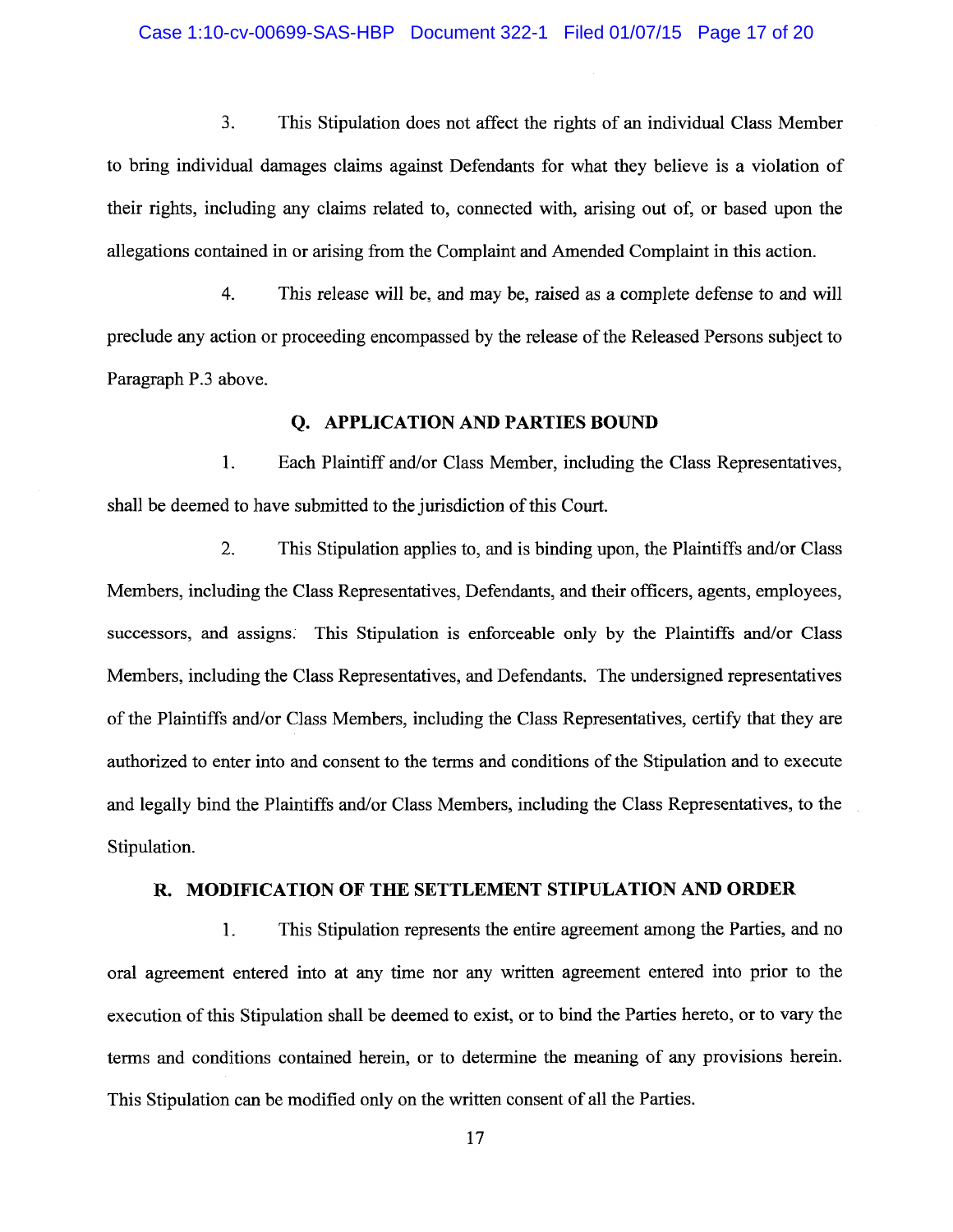# S. NOTIFICATION OF PARTIES UNDER THE SETTLEMENT STIPULATION AND ORDER

 $1.$ All notices contemplated by this Stipulation, other than notice to the class

pursuant to Section M, shall be delivered by hand and by email as follows:

Jin Hee Lee NAACP Legal Defense and Educational Fund, Inc. 40 Rector Street, 5th Floor New York, NY 10006 Tel: (212) 965-3702  $ilee(\partial_{0})$ naacpldf.org

Elana R. Beale Paul, Weiss, Rifkind, Wharton & Garrison LLP 1285 Avenue of the Americas New York, NY 10019-6064 Tel: (212) 373-3740 ebeale@paulweiss.com

William Gibney The Legal Aid Society of New York 199 Water Street, 6th Floor New York, NY 10038 Tel: (212) 577-3419 WDGibney@legal-aid.org

Muriel Goode-Trufant Chief, Special Federal Litigation New York City Law Department Office of the Corporation Counsel 100 Church Street New York, NY 10007 Tel. (212) 356-3500 mgoodetr@law.nyc.gov

David Farber **General Counsel** New York City Housing Authority 250 Broadway, 9th Floor New York, NY 10007 Tel. (212) 776-5184 david.farber@nycha.nyc.gov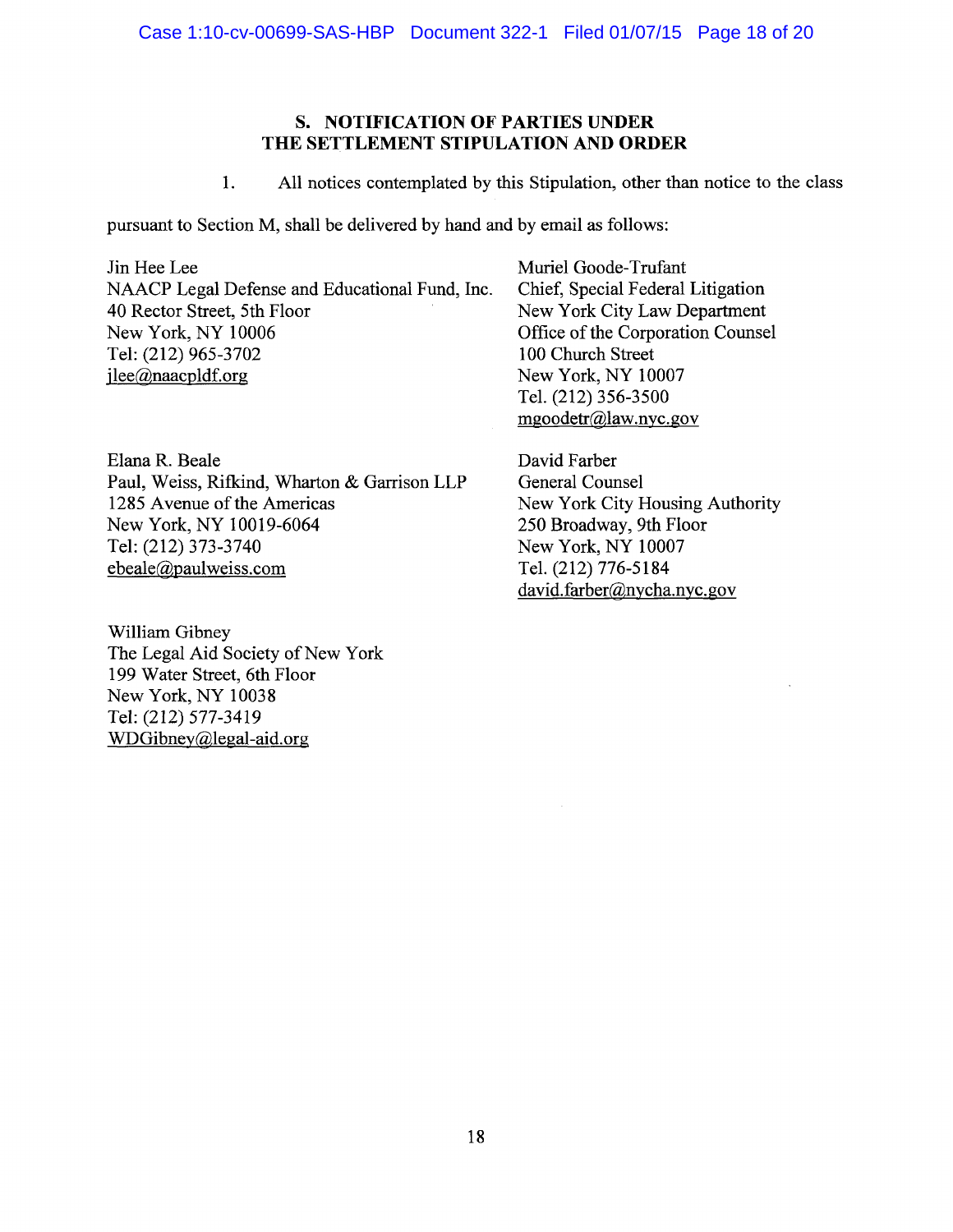Case 1:10-cv-00699-SAS-HBP Document 322-1 Filed 01/07/15 Page 19 of 20

### T. NULLIFICATION

 $\mathfrak{t}$ . This Stipulation is null and void in the event that any of the following do

not occur:

- a. Preliminary Approval of this Stipulation by the Court; or
- b. Final Approval by the Court; or
- Dismissal of this action with prejudice after Final Approval by the  $\mathbf{c}$ . Court; or
- d. Transfer of the above-captioned action to the Honorable Analisa Torres for purposes described in Paragraph N.3 herein; or
- Failure to secure the Honorable Analisa Torres's approval and  $e.$ endorsement of the Proposed Stipulation and Order, attached as Exhibit I to this Stipulation, or a Stipulation and Order that is substantially and materially the same as Exhibit I.

Dated:

New York, NY January 7, 2015

Sherrilyn Ifill Director Counsel Janai Nelson Christina Swarns Jin Hee Lee Rachel Kleinman NAACP LEGAL DEFENSE AND EDUCATIONAL FUND, INC. 40 Rector Street, 5th Floor New York, NY 10006 Tel: (212) 965-2200 Fax: (212) 226-7592

da E. Corke

Zachary W. Carter Corporation Counsel of the City of New York Brenda E. Cooke Muriel Goode-Trufant NEW YORK CITY LAW DEPARTMENT 100 Church Street New York, New York 10007 Tel: (212) 356-2344 Fax: (212) 356-3509

Attorneys for Defendant City of New York